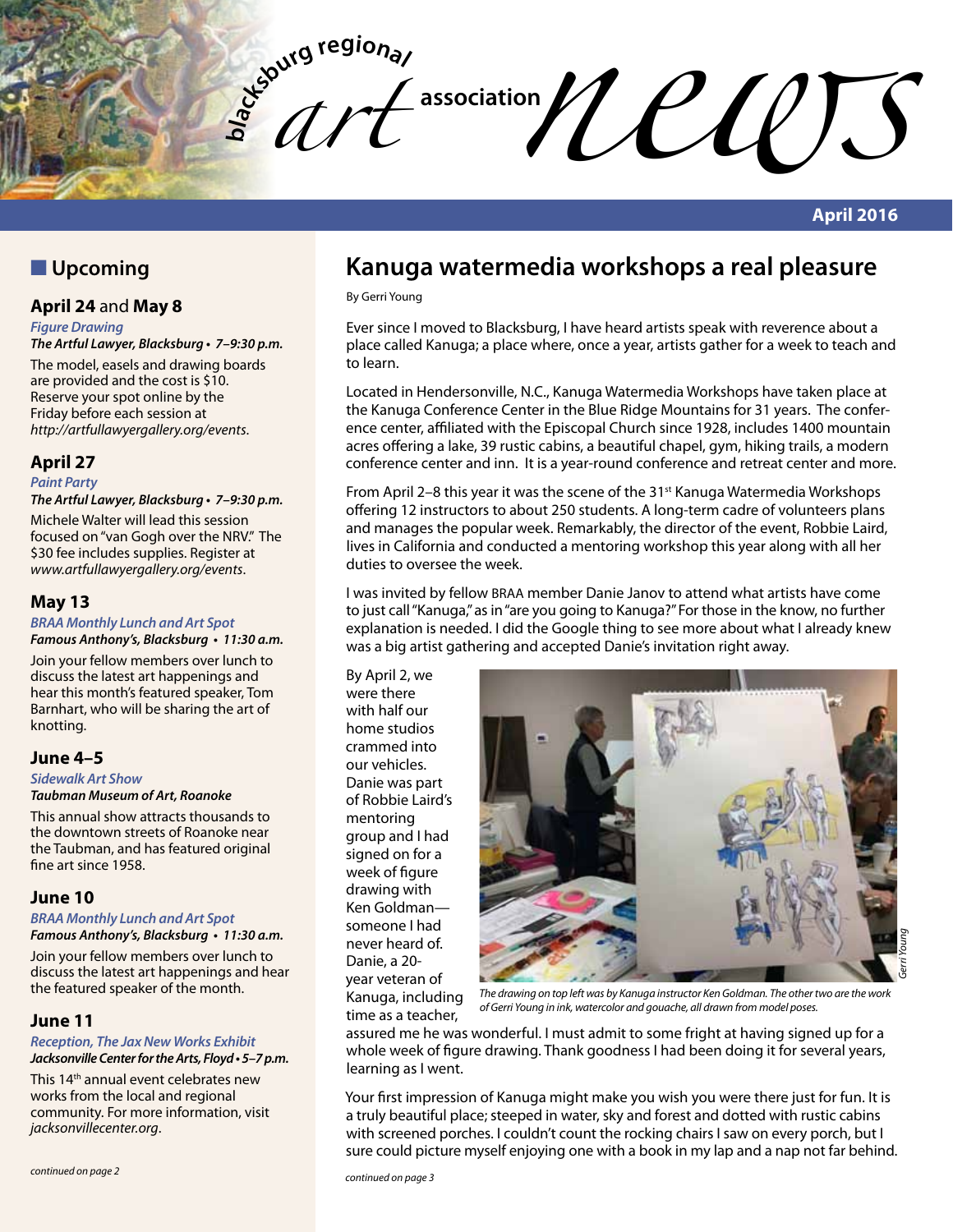# **Learn with Lee**

*Lee Sandstead is often referred to as "the world's most fired-up art historian." Sandstead was host of the Emmynominated Travel Channel show, "Art Attack," and author of the number one international bestseller on ITunes, "Cleaning Mona Lisa."* 



*Lee Sandstead*

*"I can say this: When I attempt anything, I have a passionate determination to overcome every obstacle … And I do my own work with a refusal to accept defeat that might almost be called painful."* — Cecilia Beaux (1855-1942)

It is one of the supreme tragedies of our age that so much great art has been forgotten. The Modernists, so anxious to break from the past to create something new, not only shattered any connection to past artistic traditions, but did so thoroughly that tens-of-thousands of artists have been forgotten to us. Artists from just 100 years ago. Who is the sculptor of the Seated Lincoln in the Lincoln Memorial? Who is the sculptor of the Statue of Liberty? Can we name any of their other work?

To document all the art that was created between the years 1860–1915 would take several art historians several lifetimes. Bolstered by the technology and wealth of the Industrial Revolution, society had greater access to art than any previous period.

Cecilia Beaux is one such artist and deserves our attention. Born in Philadelphia, she started her artistic training early in life, and by age 21, she was receiving professional training in one of the premier schools in America. She achieved early success, and by age 32, she was training in one of the most rigorous artistic schools that France could produce: the Académie Julian in Paris. (Also one of the few schools that would accept female students.) In her own lifetime, Beaux was considered the equal of famed artists such as John Singer-Sargent and was even hailed by contemporary critics to be the greatest female painter of all time and was known as a staunch individualist with an iron will.

# **Montgomery Museum features art of area high**  *school students*

Art works from high school students from Blacksburg and Christiansburg have been exhibited at the Montgomery Museum and Lewis Miller Regional Art Center during

March and April. At a March 13 reception for Blacksburg students, judges **Betty Moore** and **Gerri Young** presented awards sponsored by BRAA. **Shaun Whiteside** and **Alice de Sturler** were the judges at the April 7 reception for the display by Christiansburg students.

The Blacksburg first place winner was a portrait by **Anna Ervin**. The first place winner for the Christiansburg show was **Tayten Allison** for "Clown."



*Anna Ervin of Blacksburg won first place for her portrait drawing.*



*Man with the Cat (Henry Sturgis Drinker) by Cecilia Beaux*

In this painting of Henry Sturgis Drinker (1898), we see her broad, facile brush struck characteristic of contemporary portraiture. Drinker's mutton-chop whiskers, linen suit, and casual pose convey immense self-assurance, and as was the goal of her portraiture, we see a caring, sensitive man. With the addition of the cat, we like him—and are meant to.

Cecilia Beaux's work can be found in museums across America. Take a look, not only at her, but her forgotten colleagues as well.  $\blacksquare$ 

### **n Upcoming** *continued from page 1*

### **July 16**

*Art at the Market*

**Draper Rd., Blacksburg • 9 a.m. – 2 p.m.**

Art, food and other farmers' market treasures will be featured and celebrated. See Exhibit Opportunities for more information.

### **July 20–22**

**Robin Poteet Watercolor Class Christiansburg Presbyterian Church**

This workshop is sponsored by the Montgomery Museum and Lewis Miller Regional Art Center. For more information, call 540-382-5644.

#### **August 5**

**Reception: One Chair, 23 Artists Alexander Black House, Draper Rd., Blacks****burg • 5–7 p.m.**

Take a break from Steppin' Out and visit this exhibit where 23 artists display paintings derived from photos of a wooden chair.

#### **August 5–6 Steppin' Out**

#### **Downtown Blacksburg • 10 a.m. – 10 p.m.**

This 35th annual street fair fills the historic central district with artists and crafts people; three stages of live music and entertainment; great ethnic and festival foods; and sidewalk sales at participating downtown merchants.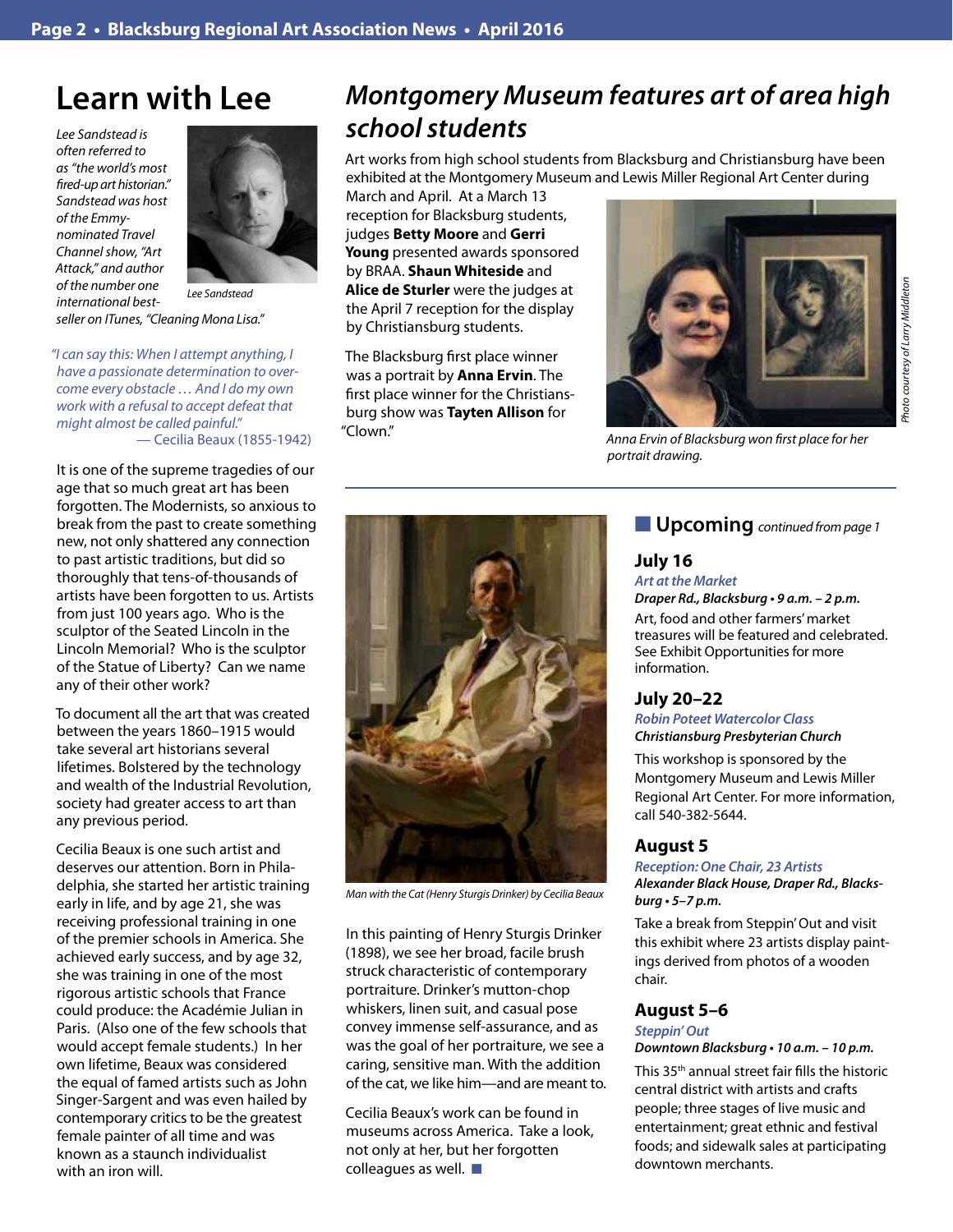### Kanuga *continued from page 1*

Truth be told, I sat in those rockers less than one hour the whole week. No time!

The art side of Kanuga was incredible. Workshops covered watercolor, acrylic, figure drawing, pastel, and mixed media taught by well-known instructors. Numerous subjects were offered such as watercolor featuring animals, drama, people, landscape, portrait and more. The teachers and subjects change yearly. Levels of experience range from beginner to very experienced.



*The back porch of the Kanuga Conference Center is an ideal place to rock your cares away or get inspired by the beauty of nature.*

Workshops ran from 9 a.m. to 4 p.m. Sunday through Thursday. Every studio, spread out through modern buildings and a cabin or two, stayed open 24 hours a day to satisfy the most obsessive artists. Delicious meals were served in the main building. Evening programs included speakers, studio visits, demonstrations by artists not instructing and a field trip to the new Cheap Joe's retail store in Asheville. His highly successful art supply business has supported the workshops for years and he made a personal visit to Kanuga on the last night.

One of the most amazing things at Kanuga was a temporary art supply shop set up in one of the cabins and offering everything on the supply lists for the workshops and more. Provided by the locally-owned store named Starving Artist, those folks could not have been more accommodating to our needs.

The beautiful chapel on the grounds offered a place to contemplate your life and provided a lovely morning service about half way through the week.

We walked to all these events, never moving our cars until departure day. We loved this part of the adventure because it afforded us many opportunities to take photos during the day and to do serious stargazing. The lack of city lights made the night skies stunning.

My figure-drawing workshop with Ken Goldman was incredible. Eleven students all fell in love with this talented artist and teacher and the highly professional model posing for us for four days. I can easily say I have never worked so hard, drawn so many figures

> or produced so many drawings and/or paintings in five days in my life.

Ken had a plan for every minute of every day. He directed us through his demos, changes of paper, changes of media and changes of poses at a steady clip and made use of every minute. He was encouraging, fun, inspiring and willing to sit in the floor to assist a student looking for a differ-

ent angle. I couldn't count the number of times he made the rounds of every student, commenting, advising, correcting, praising. We all watched his demos with fascination. Check out his seven books on Amazon.

We lined the walls of our room with our works and just loved hearing someone from a different workshop say Ken Goldman's workshop was one of their favorite stops.

I got every penny of my money's worth out of this class and highly recommend Ken to anyone interested in serious figure drawing instruction. It will have a lasting impact on me.

At the end of every busy day we returned to our cabin. Danie and I had cabin #15 with five bedrooms, three baths, a cozy living room and that hardly-used screened in porch. Our four roomies came from as far away as Vermont. There was no TV, no stove, no microwave, but we did have a refrigerator, rustic furniture, real beds and clean sheets.

A fully renovated inn will soon open but it won't have the charm of the cabins.

### **Now Showing**

**April 15 – July 15** (except where indicated otherwise)

**Pat Bevan**, Mill Mountain Coffee and Tea, Blacksburg

**Patricia Bolton**, Amy Hunter Dental Office, Christiansburg (thru June) and Brown Insurance, Blacksburg

**Jennifer Carpenter**, Virginia Tech Women's Center

**Charlotte Chan**, See Mark Optical, **Blacksburg** 

**Marie Collier**, Main Street Inn, Blacksburg

**Judy Crowgey**, New River Bank, Christiansburg (thru June)

**Leslie Gregg**, **The Keepers of the**  *Tradition* show, The History Museum of Western Virginia, Roanoke (thru May 15)

**Anne Hammond-Tooke**, Community Arts Information Office, Blacksburg (thru April)

**Susan Hensley**, VTLS, Corporate Research Center, Blacksburg

**Teri Hoover**, Pointe West Management, Blacksburg

**Sue Hossack**, Virginia Tech Women's Center

**Ruth Lefko**, Blue Ridge Cancer Care, Blacksburg

**Darcy Meeker**, Hotel Floyd, Floyd (thru May 16).

**David Pearce**, Christiansburg Library (thru June)

**Diane Relf**, Blue Ridge Cancer Care, Blacksburg

**Lois Stephens**, Zeppoli's, Blacksburg

**Nancy Trump**, Haga Law, Christiansburg (thru June)

**Tom Wilkinson**, Glencoe Museum, Radford (April thru May)

*"To the artist there is*  **never anything ugly in nature."** 

 *~ Auguste Rodin*